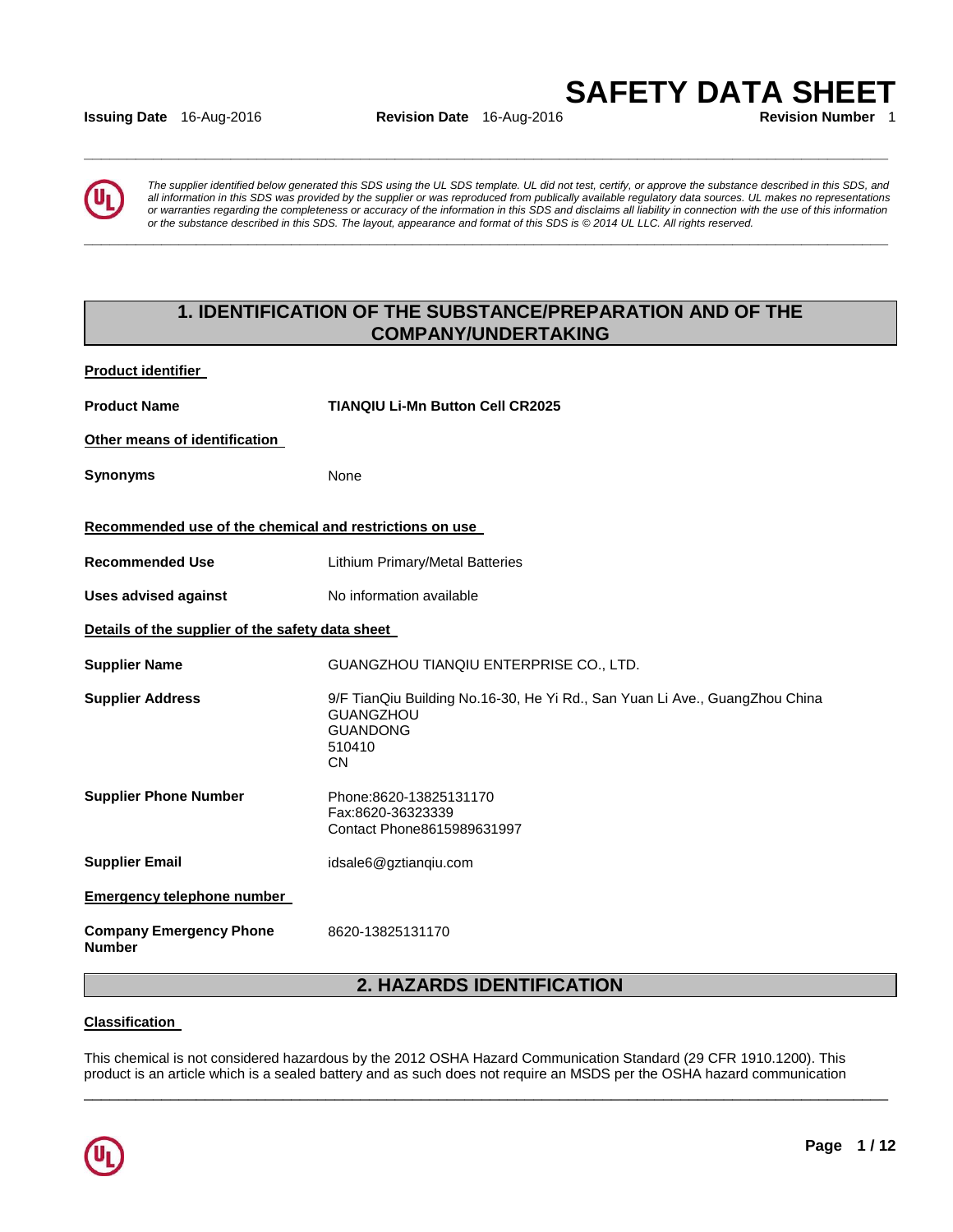standard unless ruptured. The hazards indicated are for a ruptured battery.

| Acute toxicity - Oral                     | Category 4  |
|-------------------------------------------|-------------|
| Acute toxicity - Inhalation (Dusts/Mists) | Category 4  |
| Skin corrosion/irritation                 | Category 2  |
| Serious eye damage/eye irritation         | Category 2A |
| Reproductive Toxicity                     | Category 1B |

\_\_\_\_\_\_\_\_\_\_\_\_\_\_\_\_\_\_\_\_\_\_\_\_\_\_\_\_\_\_\_\_\_\_\_\_\_\_\_\_\_\_\_\_\_\_\_\_\_\_\_\_\_\_\_\_\_\_\_\_\_\_\_\_\_\_\_\_\_\_\_\_\_\_\_\_\_\_\_\_\_\_\_\_\_\_\_\_\_\_\_\_\_

#### **GHS Label elements, including precautionary statements**

#### **Emergency Overview**

# **Signal word Danger Hazard Statements** Harmful if swallowed Harmful if inhaled Causes skin irritation Causes serious eye irritation May damage fertility or the unborn child This product is an article which contains a chemical substance. Safety information is given for exposure to the article as sold. Intended use of the product should not result in exposure to the chemical substance. This is a battery. In case of rupture: the above hazards exist. **Appearance** Silver **Physical state** Solid **Odor** Odorless **Precautionary Statements - Prevention**

Obtain special instructions before use Do not handle until all safety precautions have been read and understood Use personal protective equipment as required Wash face, hands and any exposed skin thoroughly after handling Do not eat, drink or smoke when using this product Avoid breathing dust/fume/gas/mist/vapors/spray Use only outdoors or in a well-ventilated area

#### **Precautionary Statements - Response**

IF exposed or concerned: Get medical advice/attention Specific treatment (see supplemental first aid instructions on this label)

#### **Eyes**

IF IN EYES: Rinse cautiously with water for several minutes. Remove contact lenses, if present and easy to do. Continue rinsing If eye irritation persists: Get medical advice/attention

\_\_\_\_\_\_\_\_\_\_\_\_\_\_\_\_\_\_\_\_\_\_\_\_\_\_\_\_\_\_\_\_\_\_\_\_\_\_\_\_\_\_\_\_\_\_\_\_\_\_\_\_\_\_\_\_\_\_\_\_\_\_\_\_\_\_\_\_\_\_\_\_\_\_\_\_\_\_\_\_\_\_\_\_\_\_\_\_\_\_\_\_\_

#### **Skin**

IF ON SKIN: Wash with plenty of soap and water If skin irritation occurs: Get medical advice/attention Take off contaminated clothing and wash before reuse

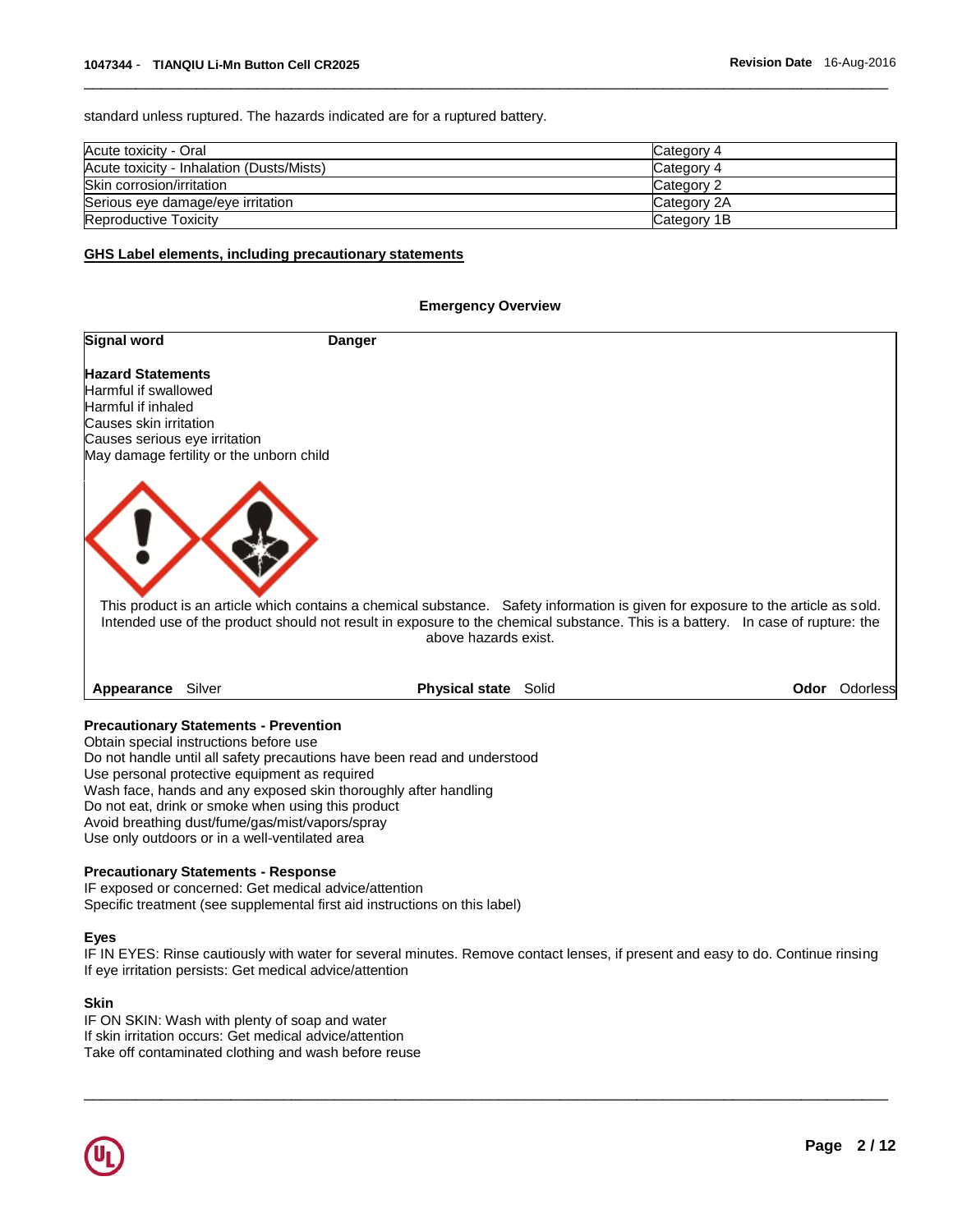#### **Inhalation**

IF INHALED: Remove victim to fresh air and keep at rest in a position comfortable for breathing

#### **Ingestion**

IF SWALLOWED: Call a POISON CENTER or doctor/physician if you feel unwell Rinse mouth

#### **Precautionary Statements - Storage**

Store locked up

#### **Precautionary Statements - Disposal**

Dispose of contents/container to an approved waste disposal plant

#### **Hazards not otherwise classified (HNOC)**

Not applicable

#### **Unknown Toxicity**

0.42 % of the mixture consists of ingredient(s) of unknown toxicity

#### **Other information**

.

Harmful to aquatic life with long lasting effects

#### **Interactions with Other Chemicals**

Use of alcoholic beverages may enhance toxic effects.

#### **3. COMPOSITION/INFORMATION ON INGREDIENTS**

\_\_\_\_\_\_\_\_\_\_\_\_\_\_\_\_\_\_\_\_\_\_\_\_\_\_\_\_\_\_\_\_\_\_\_\_\_\_\_\_\_\_\_\_\_\_\_\_\_\_\_\_\_\_\_\_\_\_\_\_\_\_\_\_\_\_\_\_\_\_\_\_\_\_\_\_\_\_\_\_\_\_\_\_\_\_\_\_\_\_\_\_\_

| <b>Chemical name</b>           | <b>CAS No</b>  | Weight-%  | <b>Trade Secret</b> |
|--------------------------------|----------------|-----------|---------------------|
| <b>I</b> ron                   | 7439-89-6      | $30 - 60$ |                     |
| Manganese dioxide              | 1313-13-9      | $10 - 30$ |                     |
| Propylene carbonate            | 108-32-7       | 1 - 5     |                     |
| Lithium                        | 7439-93-2      | 1 - 5     |                     |
| Ethylene glycol dimethyl ether | $110 - 71 - 4$ | 1 - 5     |                     |

\*The exact percentage (concentration) of composition has been withheld as a trade secret

# **4. FIRST AID MEASURES**

#### **First aid measures**

| <b>General Advice</b> | First aid is upon rupture of sealed battery.                                                                                                                                                                                                                                              |
|-----------------------|-------------------------------------------------------------------------------------------------------------------------------------------------------------------------------------------------------------------------------------------------------------------------------------------|
| Eye contact           | Rinse immediately with plenty of water, also under the eyelids, for at least 15 minutes. Keep<br>eye wide open while rinsing. Remove contact lenses, if present and easy to do. Continue<br>rinsing. Do not rub affected area. Get medical attention if irritation develops and persists. |
| <b>Skin contact</b>   | Wash off immediately with soap and plenty of water for at least 15 minutes. Get medical<br>attention if irritation develops and persists.                                                                                                                                                 |
| <b>Inhalation</b>     | Remove to fresh air. If not breathing, give artificial respiration. If breathing is difficult,<br>(trained personnel should) give oxygen.                                                                                                                                                 |

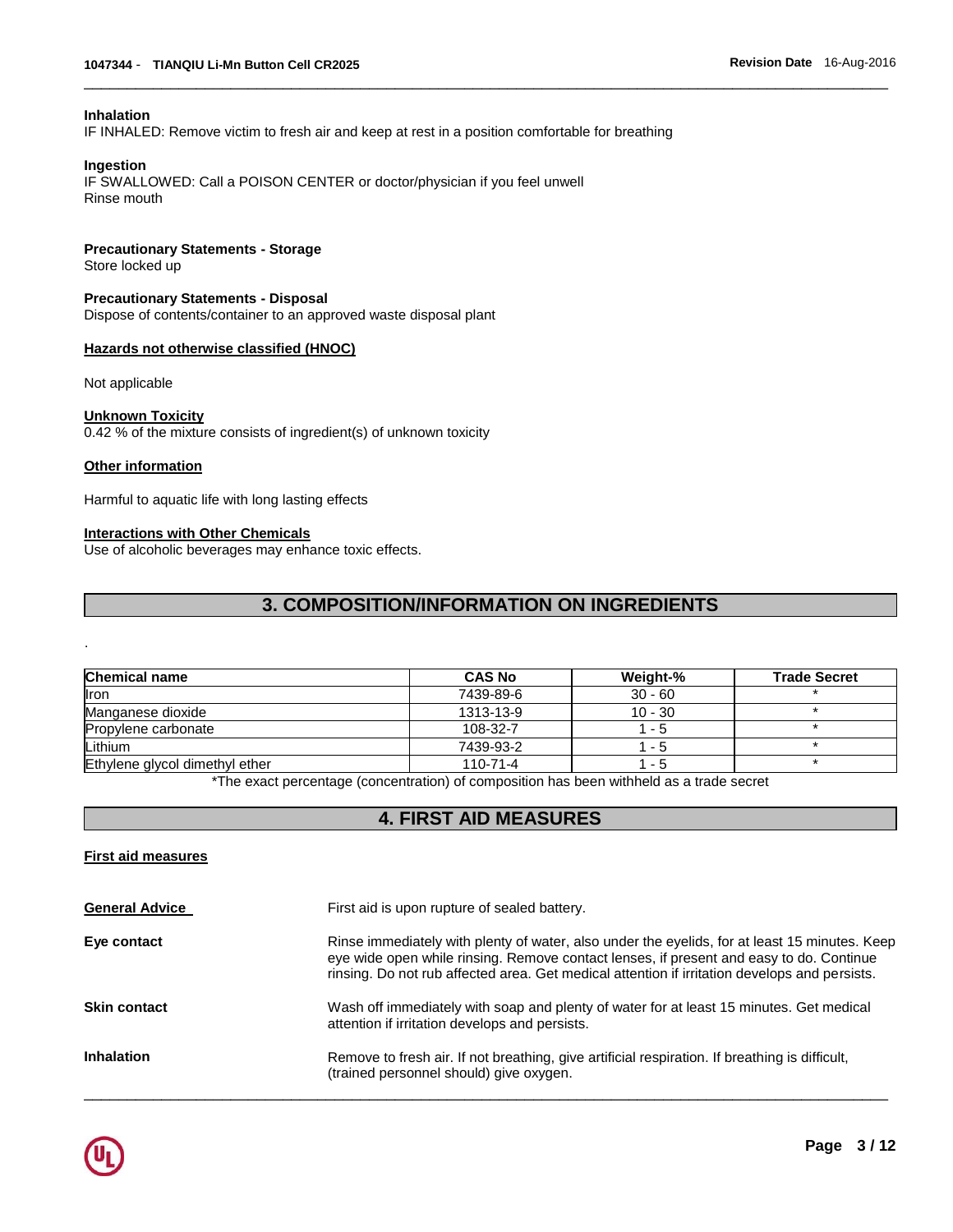| Ingestion                                                   | Rinse mouth immediately and drink plenty of water. Never give anything by mouth to an<br>unconscious person. Do NOT induce vomiting. Call a physician. |
|-------------------------------------------------------------|--------------------------------------------------------------------------------------------------------------------------------------------------------|
| Self-protection of the first aider                          | Ensure that medical personnel are aware of the material(s) involved, take precautions to<br>protect themselves and prevent spread of contamination.    |
| Most important symptoms and effects, both acute and delayed |                                                                                                                                                        |

**Most Important Symptoms and Effects**  Burning sensation. Coughing and/ or wheezing. Difficulty in breathing.

#### **Indication of any immediate medical attention and special treatment needed**

| <b>Notes to Physician</b> | Treat symptomatically. |
|---------------------------|------------------------|
|---------------------------|------------------------|

### **5. FIRE-FIGHTING MEASURES**

#### **Suitable Extinguishing Media**

Use extinguishing measures that are appropriate to local circumstances and the surrounding environment.

#### **Unsuitable extinguishing media**

CAUTION: Use of water spray when fighting fire may be inefficient.

#### **Specific hazards arising from the chemical**

No information available.

| <b>Physical/Chemical Reaction</b> | No data available. |
|-----------------------------------|--------------------|
| <b>Properties</b>                 |                    |
|                                   |                    |

**Explosion Data Sensitivity to Mechanical Impact** None.

**Sensitivity to Static Discharge Mone.** 

#### **Protective equipment and precautions for firefighters**

As in any fire, wear self-contained breathing apparatus pressure-demand, MSHA/NIOSH (approved or equivalent) and full protective gear.

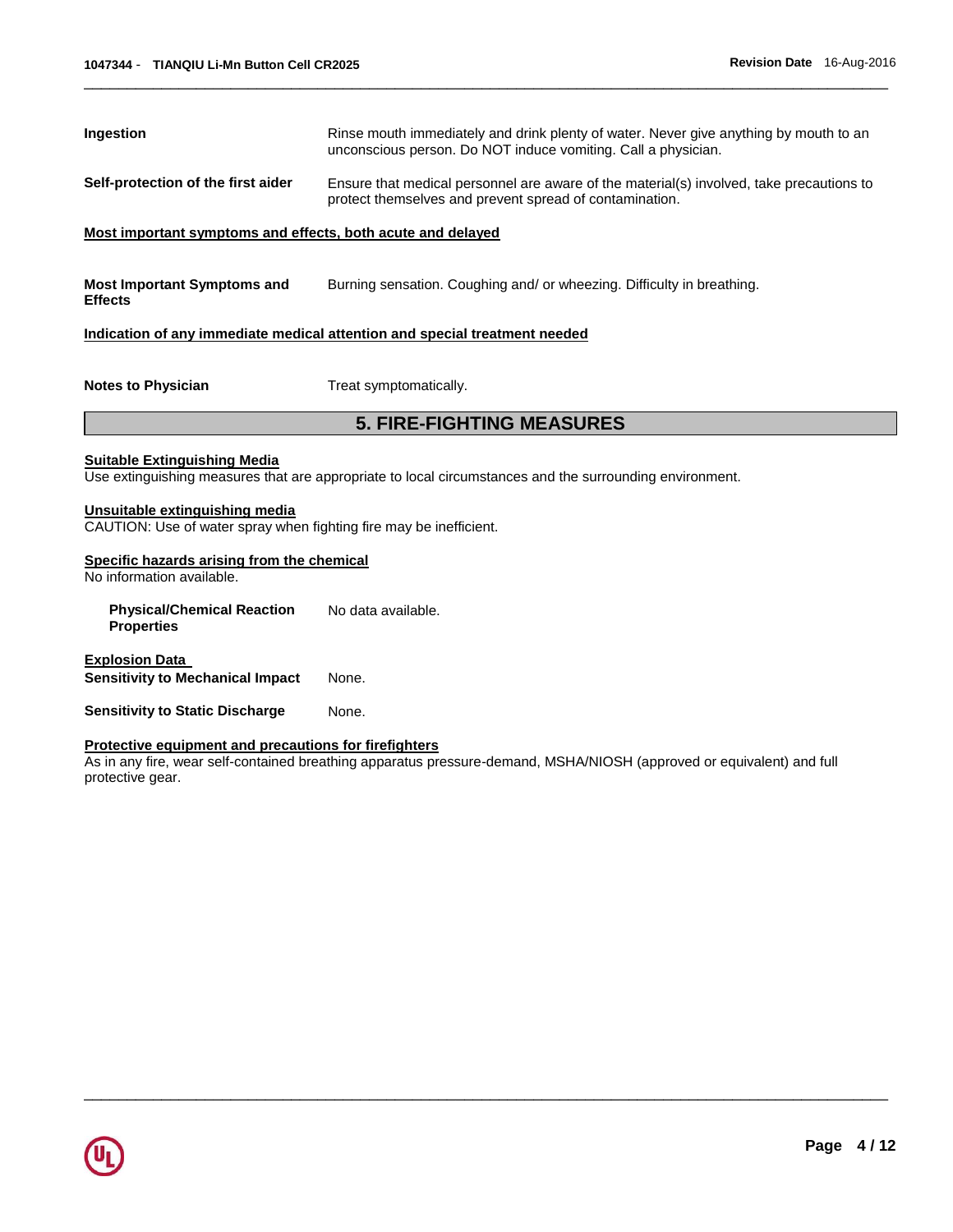# **6. ACCIDENTAL RELEASE MEASURES**

\_\_\_\_\_\_\_\_\_\_\_\_\_\_\_\_\_\_\_\_\_\_\_\_\_\_\_\_\_\_\_\_\_\_\_\_\_\_\_\_\_\_\_\_\_\_\_\_\_\_\_\_\_\_\_\_\_\_\_\_\_\_\_\_\_\_\_\_\_\_\_\_\_\_\_\_\_\_\_\_\_\_\_\_\_\_\_\_\_\_\_\_\_

#### **Personal precautions, protective equipment and emergency procedures**

| <b>Personal precautions</b>                                  | Avoid contact with skin, eyes or clothing. Ensure adequate ventilation. Use personal<br>protective equipment as required.                                                   |  |
|--------------------------------------------------------------|-----------------------------------------------------------------------------------------------------------------------------------------------------------------------------|--|
| <b>Other Information</b>                                     | Refer to protective measures listed in Sections 7 and 8.                                                                                                                    |  |
| <b>Environmental precautions</b>                             |                                                                                                                                                                             |  |
| <b>Environmental precautions</b>                             | Prevent further leakage or spillage if safe to do so.                                                                                                                       |  |
| Methods and material for containment and cleaning up         |                                                                                                                                                                             |  |
| <b>Methods for containment</b>                               | Prevent further leakage or spillage if safe to do so.                                                                                                                       |  |
| Methods for cleaning up                                      | Pick up and transfer to properly labeled containers.                                                                                                                        |  |
|                                                              |                                                                                                                                                                             |  |
|                                                              | 7. HANDLING AND STORAGE                                                                                                                                                     |  |
| <b>Precautions for safe handling</b>                         |                                                                                                                                                                             |  |
| <b>Handling</b>                                              | In case of rupture: Handle in accordance with good industrial hygiene and safety practice.<br>Avoid contact with skin, eyes or clothing. Use personal protection equipment. |  |
| Conditions for safe storage, including any incompatibilities |                                                                                                                                                                             |  |
| <b>Storage</b>                                               | Keep containers tightly closed in a dry, cool and well-ventilated place. Keep out of the reach<br>of children. Store locked up.                                             |  |
| <b>Incompatible Products</b>                                 | Strong acids. Strong oxidizing agents. Strong bases.                                                                                                                        |  |
|                                                              | 8. EXPOSURE CONTROLS/PERSONAL PROTECTION                                                                                                                                    |  |
|                                                              |                                                                                                                                                                             |  |

#### **Control parameters**

#### **Exposure Guidelines**

| Chemical name     | <b>ACGIH TLV</b>                                 | <b>OSHA PEL</b>                       | <b>NIOSH IDLH</b>            |
|-------------------|--------------------------------------------------|---------------------------------------|------------------------------|
| Manganese dioxide | TWA: $0.02 \,\mathrm{mg/m^3}$ Mn respirable      | (vacated) Ceiling: $5 \text{ mg/m}^3$ | IDLH: 500 mg/m $3$ Mn        |
| 1313-13-9         | fraction                                         | Ceiling: $5 \text{ mg/m}^3$ Mn        | TWA: 1 $ma/m3$ Mn            |
|                   | TWA: 0.1 mg/m <sup>3</sup> Mn inhalable fraction |                                       | STEL: 3 mg/m <sup>3</sup> Mn |

*ACGIH TLV: American Conference of Governmental Industrial Hygienists - Threshold Limit Value OSHA PEL: Occupational Safety and Health Administration - Permissible Exposure Limits NIOSH IDLH Immediately Dangerous to Life or Health* 

\_\_\_\_\_\_\_\_\_\_\_\_\_\_\_\_\_\_\_\_\_\_\_\_\_\_\_\_\_\_\_\_\_\_\_\_\_\_\_\_\_\_\_\_\_\_\_\_\_\_\_\_\_\_\_\_\_\_\_\_\_\_\_\_\_\_\_\_\_\_\_\_\_\_\_\_\_\_\_\_\_\_\_\_\_\_\_\_\_\_\_\_\_

#### **Appropriate engineering controls**

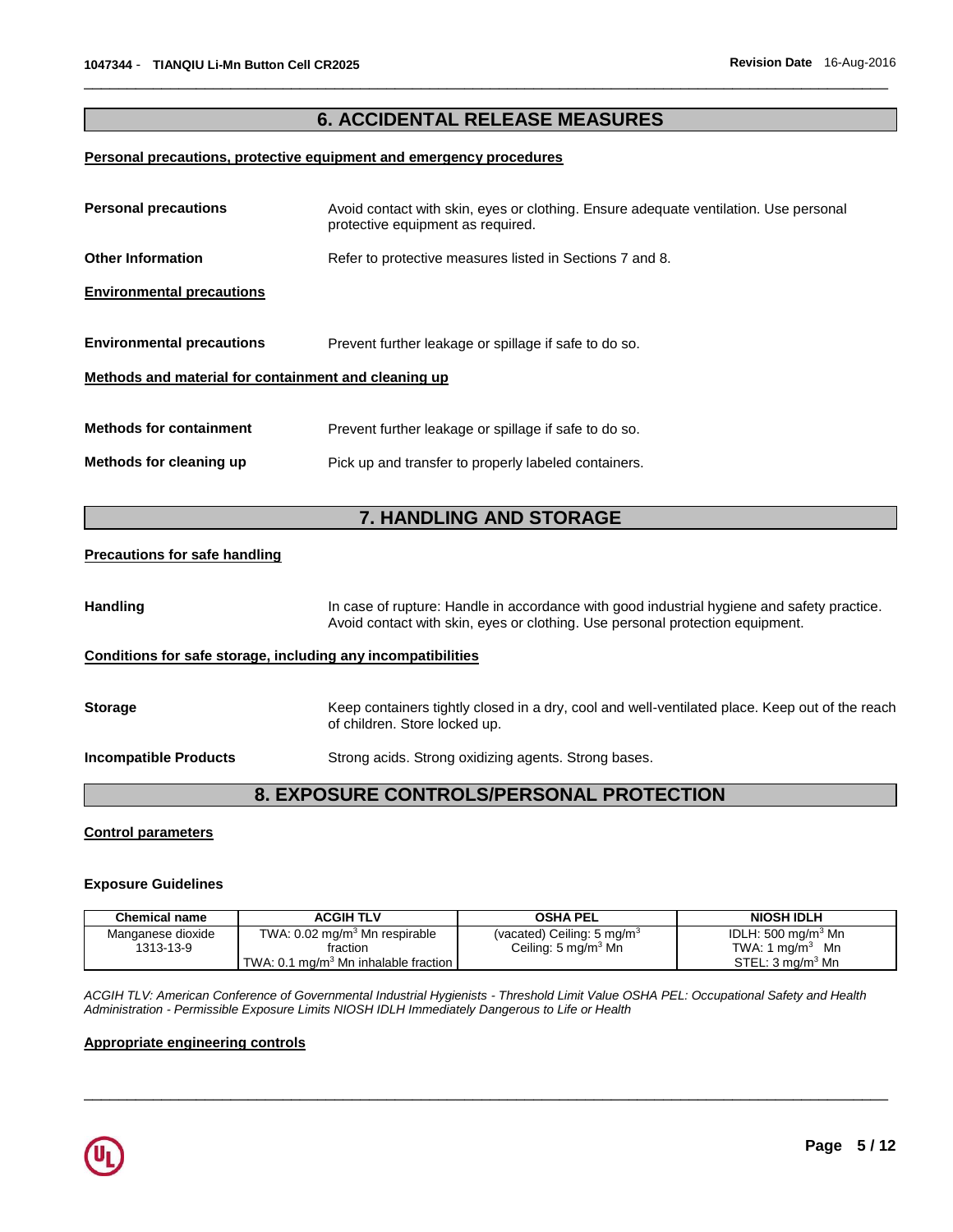#### **Engineering Measures** Showers

Eyewash stations Ventilation systems

#### **Individual protection measures, such as personal protective equipment**

| <b>Eye/face protection</b>    | Wear safety glasses with side shields (or goggles).                                                                                                                                                                                                                                                                              |
|-------------------------------|----------------------------------------------------------------------------------------------------------------------------------------------------------------------------------------------------------------------------------------------------------------------------------------------------------------------------------|
| Skin and body protection      | Wear protective gloves and protective clothing. Long sleeved clothing. Impervious gloves.                                                                                                                                                                                                                                        |
| <b>Respiratory protection</b> | If exposure limits are exceeded or irritation is experienced, NIOSH/MSHA approved<br>respiratory protection should be worn. Positive-pressure supplied air respirators may be<br>required for high airborne contaminant concentrations. Respiratory protection must be<br>provided in accordance with current local regulations. |
| <b>Hygiene Measures</b>       | Handle in accordance with good industrial hygiene and safety practice. Avoid contact with<br>skin, eyes or clothing. Wear suitable gloves and eye/face protection. Do not eat, drink or<br>smoke when using this product. Wash hands before breaks and immediately after handling<br>the product.                                |

\_\_\_\_\_\_\_\_\_\_\_\_\_\_\_\_\_\_\_\_\_\_\_\_\_\_\_\_\_\_\_\_\_\_\_\_\_\_\_\_\_\_\_\_\_\_\_\_\_\_\_\_\_\_\_\_\_\_\_\_\_\_\_\_\_\_\_\_\_\_\_\_\_\_\_\_\_\_\_\_\_\_\_\_\_\_\_\_\_\_\_\_\_

# **9. PHYSICAL AND CHEMICAL PROPERTIES**

#### **Physical and Chemical Properties**

| <b>Physical state</b><br>Appearance                     | Solid<br>Silver          | Odor                  | Odorless                 |
|---------------------------------------------------------|--------------------------|-----------------------|--------------------------|
| Color                                                   | No information available | <b>Odor Threshold</b> | No information available |
| <b>Property</b>                                         | <b>Values</b>            | <b>Remarks Method</b> |                          |
| pН                                                      | No data available        | None known            |                          |
| <b>Melting / freezing point</b>                         | No data available        | None known            |                          |
| Boiling point / boiling range                           | No data available        | None known            |                          |
| <b>Flash Point</b>                                      | No data available        | None known            |                          |
| <b>Evaporation Rate</b>                                 | No data available        | None known            |                          |
| Flammability (solid, gas)                               | No data available        | None known            |                          |
| <b>Flammability Limit in Air</b>                        |                          |                       |                          |
| <b>Upper flammability limit</b>                         | No data available        |                       |                          |
| Lower flammability limit                                | No data available        |                       |                          |
| Vapor pressure                                          | No data available        | None known            |                          |
| Vapor density                                           | No data available        | None known            |                          |
| <b>Specific Gravity</b>                                 | 0                        | None known            |                          |
| <b>Water Solubility</b>                                 | Negligible               | None known            |                          |
| Solubility in other solvents                            | No data available        | None known            |                          |
| Partition coefficient: n-octanol/waterNo data available |                          | None known            |                          |
| <b>Autoignition temperature</b>                         | No data available        | None known            |                          |
| <b>Decomposition temperature</b>                        | No data available        | None known            |                          |
| <b>Kinematic viscosity</b>                              | No data available        | None known            |                          |
| <b>Dynamic viscosity</b>                                | No data available        | None known            |                          |
| <b>Explosive properties</b>                             | No data available        |                       |                          |
| <b>Oxidizing properties</b>                             | No data available        |                       |                          |
| <b>Other Information</b>                                |                          |                       |                          |
| <b>Softening Point</b>                                  | No data available        |                       |                          |

\_\_\_\_\_\_\_\_\_\_\_\_\_\_\_\_\_\_\_\_\_\_\_\_\_\_\_\_\_\_\_\_\_\_\_\_\_\_\_\_\_\_\_\_\_\_\_\_\_\_\_\_\_\_\_\_\_\_\_\_\_\_\_\_\_\_\_\_\_\_\_\_\_\_\_\_\_\_\_\_\_\_\_\_\_\_\_\_\_\_\_\_\_

**No data available**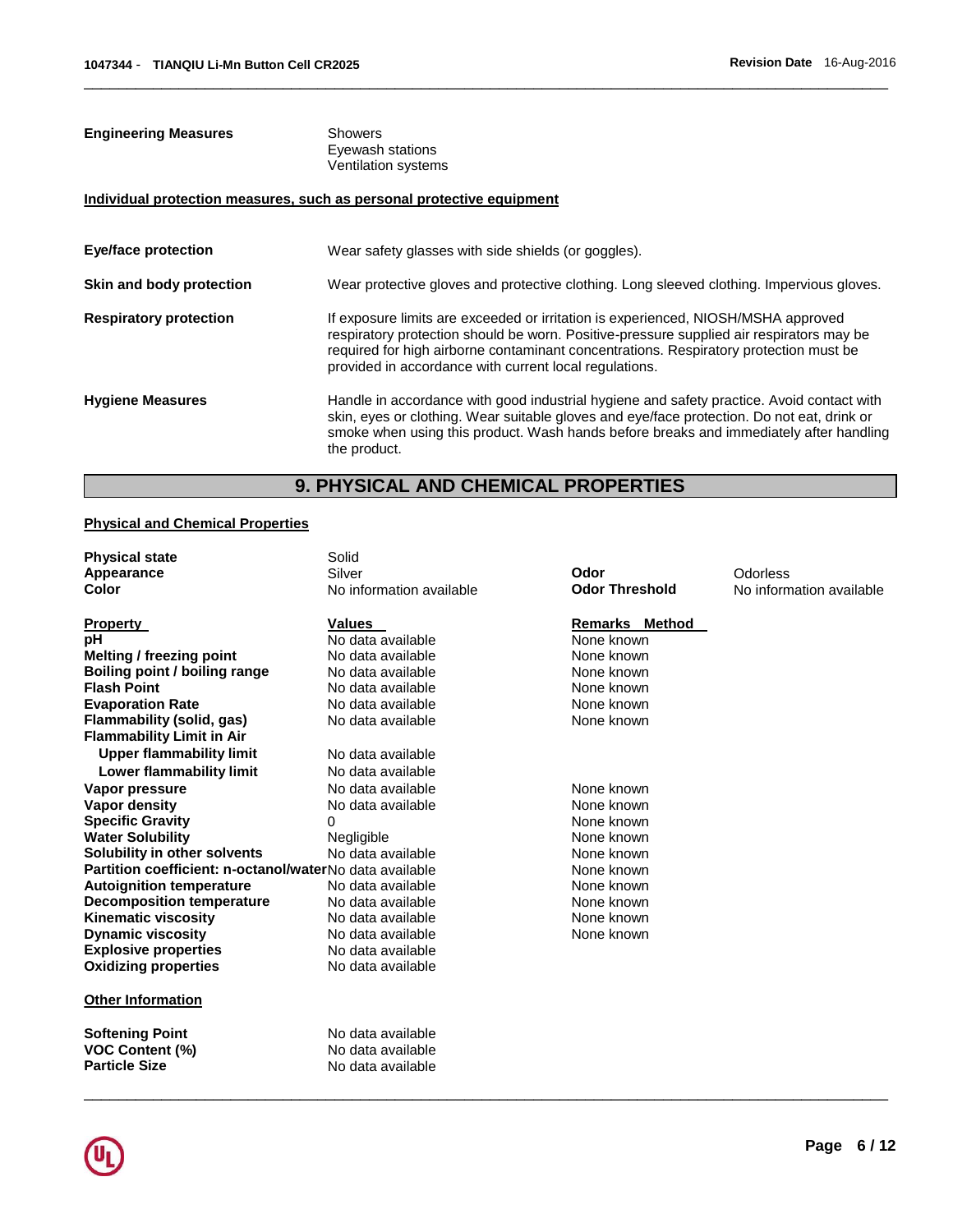#### **Particle Size Distribution**

# **10. STABILITY AND REACTIVITY**

\_\_\_\_\_\_\_\_\_\_\_\_\_\_\_\_\_\_\_\_\_\_\_\_\_\_\_\_\_\_\_\_\_\_\_\_\_\_\_\_\_\_\_\_\_\_\_\_\_\_\_\_\_\_\_\_\_\_\_\_\_\_\_\_\_\_\_\_\_\_\_\_\_\_\_\_\_\_\_\_\_\_\_\_\_\_\_\_\_\_\_\_\_

#### **Reactivity**

No data available.

#### **Chemical stability**

Stable under recommended storage conditions.

#### **Possibility of Hazardous Reactions**

None under normal processing.

#### **Conditions to avoid**

Excessive heat.

#### **Incompatible materials**

Strong acids. Strong oxidizing agents. Strong bases.

#### **Hazardous Decomposition Products**

None known based on information supplied.

# **11. TOXICOLOGICAL INFORMATION**

#### **Information on likely routes of exposure**

| <b>Product Information</b> | Product does not present an acute toxicity hazard based on known or supplied information.<br>In case of rupture:.                                                                                                                                        |
|----------------------------|----------------------------------------------------------------------------------------------------------------------------------------------------------------------------------------------------------------------------------------------------------|
| <b>Inhalation</b>          | Specific test data for the substance or mixture is not available. May cause irritation of<br>respiratory tract. Harmful by inhalation. (based on components).                                                                                            |
| Eye contact                | Specific test data for the substance or mixture is not available. Causes serious eye<br>irritation. (based on components). May cause redness, itching, and pain.                                                                                         |
| <b>Skin contact</b>        | Specific test data for the substance or mixture is not available. Causes skin irritation.<br>(based on components). Prolonged contact may cause redness and irritation.                                                                                  |
| Ingestion                  | Specific test data for the substance or mixture is not available. Ingestion may cause<br>irritation to mucous membranes. Ingestion may cause gastrointestinal irritation, nausea,<br>vomiting and diarrhea. Harmful if swallowed. (based on components). |

#### **Component Information**

| <b>Chemical name</b>           | Oral LD50             | <b>Dermal LD50</b> | <b>Inhalation LC50</b> |
|--------------------------------|-----------------------|--------------------|------------------------|
| <b>Iron</b><br>7439-89-6       | (Rat)<br>= 984 mg/kg  |                    |                        |
| Manganese dioxide<br>1313-13-9 | (Rat)<br>= 9000 mg/kg |                    |                        |

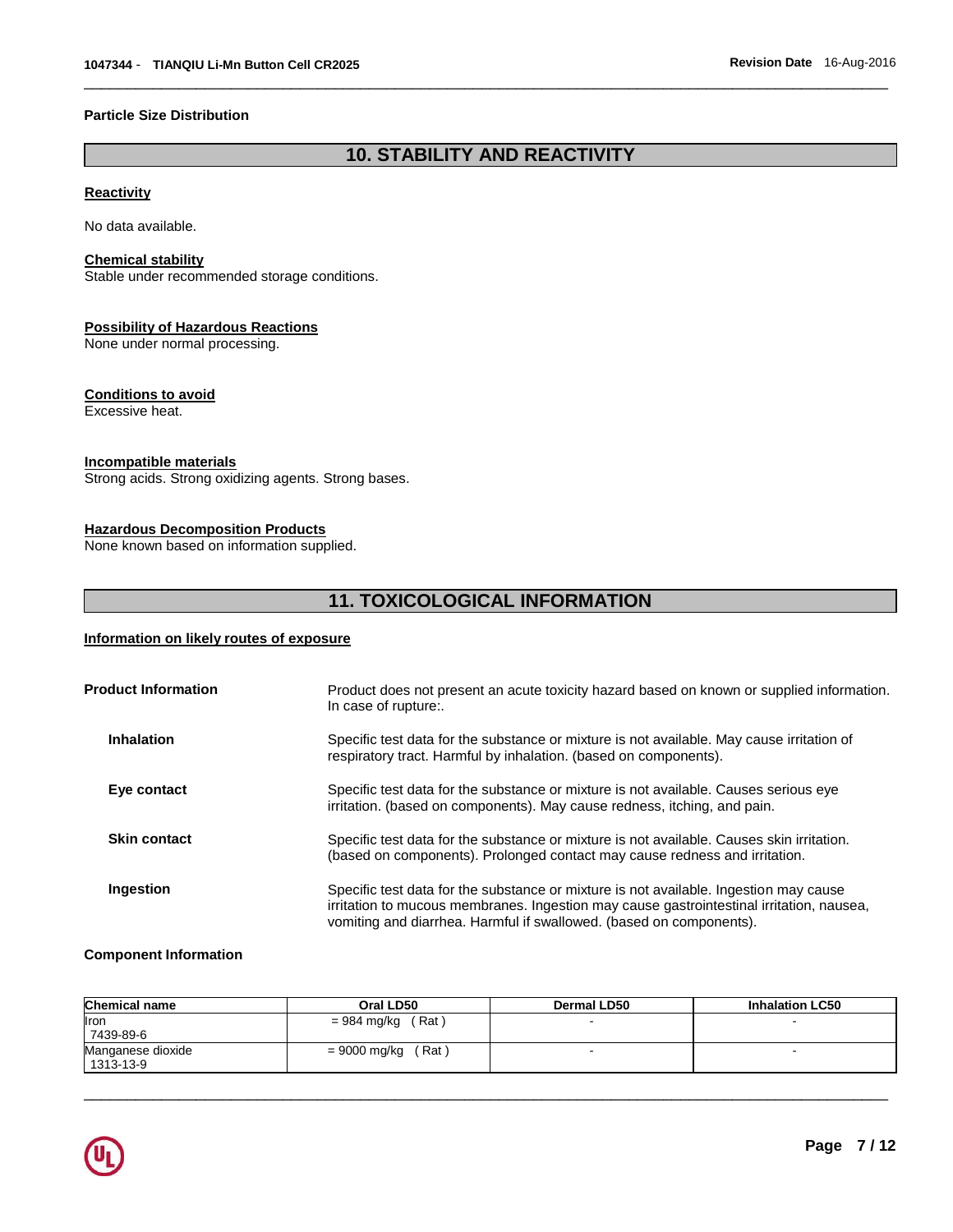| Propylene carbonate                        | (Rat)                      | Rabbit     |  |
|--------------------------------------------|----------------------------|------------|--|
| 108-32-7                                   | = 29000 mg/kg              | > 20 mL/kg |  |
| Ethylene glycol dimethyl ether<br>110-71-4 | $'$ Rat $)$<br>= 775 mg/kg |            |  |

#### **Information on toxicological effects**

| <b>Symptoms</b>                                    | Erythema (skin redness). May cause redness and tearing of the eyes. Coughing and/or<br>wheezing.                                                                   |  |  |  |  |
|----------------------------------------------------|--------------------------------------------------------------------------------------------------------------------------------------------------------------------|--|--|--|--|
|                                                    | Delayed and immediate effects as well as chronic effects from short and long-term exposure                                                                         |  |  |  |  |
| <b>Sensitization</b>                               | No information available.                                                                                                                                          |  |  |  |  |
| <b>Mutagenic Effects</b>                           | No information available.                                                                                                                                          |  |  |  |  |
| Carcinogenicity                                    | Contains no ingredient listed as a carcinogen.                                                                                                                     |  |  |  |  |
| <b>Reproductive toxicity</b>                       | Contains a known or suspected reproductive toxin.                                                                                                                  |  |  |  |  |
| <b>STOT - single exposure</b>                      | No information available.                                                                                                                                          |  |  |  |  |
| <b>STOT - repeated exposure</b>                    | No information available.                                                                                                                                          |  |  |  |  |
| <b>Chronic Toxicity</b>                            | Contains a known or suspected reproductive toxin. Possible risk of irreversible effects. May<br>cause adverse effects on the bone marrow and blood-forming system. |  |  |  |  |
| <b>Target Organ Effects</b>                        | Respiratory system. Eyes. Skin. Reproductive System. Blood. Central Nervous System<br>(CNS). Kidney. Cardiovascular system.                                        |  |  |  |  |
| <b>Aspiration Hazard</b>                           | No information available.                                                                                                                                          |  |  |  |  |
| Numerical measures of toxicity Product Information |                                                                                                                                                                    |  |  |  |  |

\_\_\_\_\_\_\_\_\_\_\_\_\_\_\_\_\_\_\_\_\_\_\_\_\_\_\_\_\_\_\_\_\_\_\_\_\_\_\_\_\_\_\_\_\_\_\_\_\_\_\_\_\_\_\_\_\_\_\_\_\_\_\_\_\_\_\_\_\_\_\_\_\_\_\_\_\_\_\_\_\_\_\_\_\_\_\_\_\_\_\_\_\_

**The following values are calculated based on chapter 3.1 of the GHS document**

**ATEmix (oral)** 834.00 mg/kg **ATEmix (inhalation-gas)** 14,400.00 ppm **ATEmix (inhalation-dust/mist)** 4.80 mg/l **ATEmix (inhalation-vapor)** 35.00 ATEmix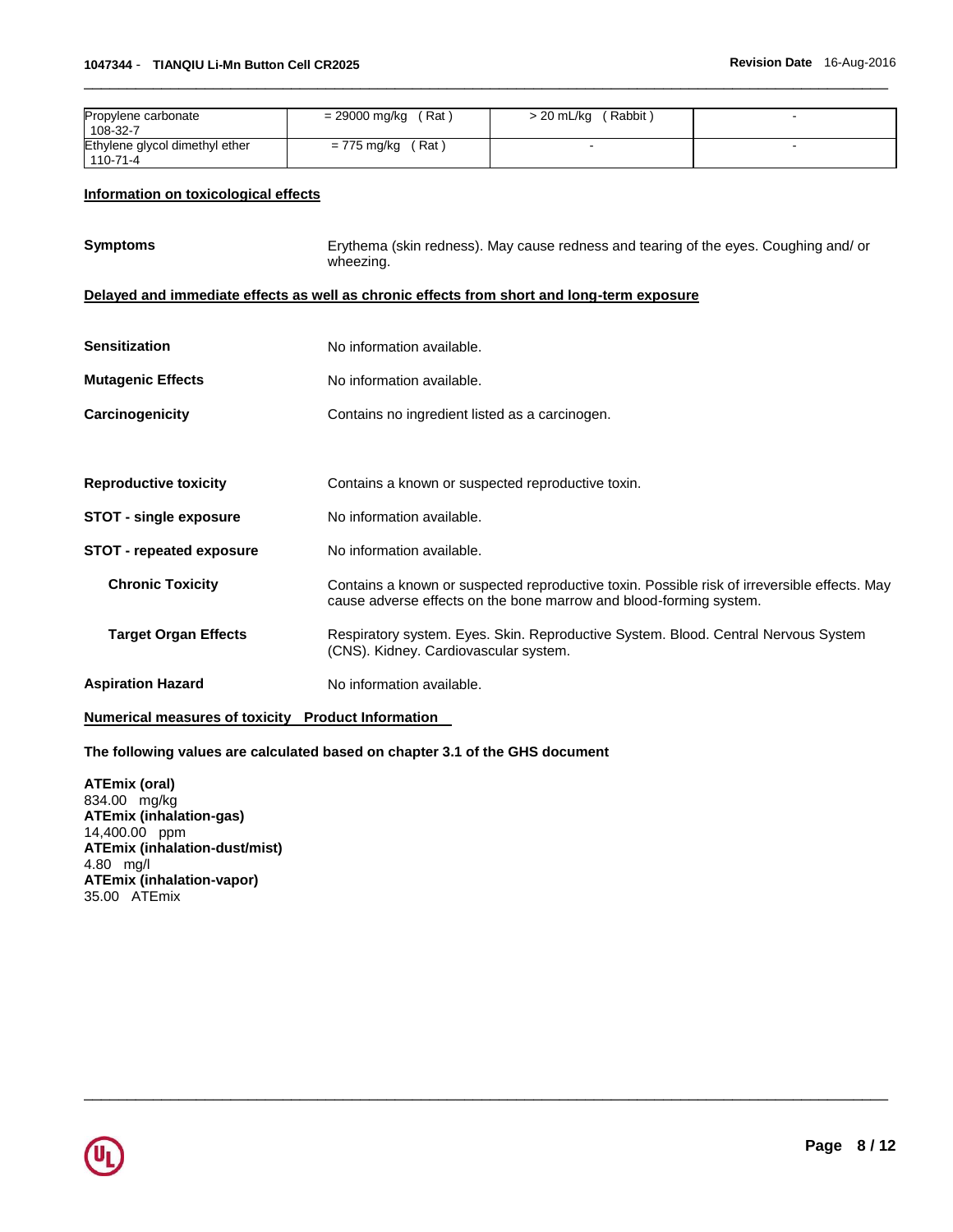### **12. ECOLOGICAL INFORMATION**

\_\_\_\_\_\_\_\_\_\_\_\_\_\_\_\_\_\_\_\_\_\_\_\_\_\_\_\_\_\_\_\_\_\_\_\_\_\_\_\_\_\_\_\_\_\_\_\_\_\_\_\_\_\_\_\_\_\_\_\_\_\_\_\_\_\_\_\_\_\_\_\_\_\_\_\_\_\_\_\_\_\_\_\_\_\_\_\_\_\_\_\_\_

#### **Ecotoxicity**

Very toxic to aquatic life with long lasting effects.

| <b>Chemical name</b> | <b>Toxicity to Algae</b>                              | <b>Toxicity to Fish</b>  | <b>Toxicity to</b><br><b>Microorganisms</b> | Daphnia Magna (Water<br>Flea) |
|----------------------|-------------------------------------------------------|--------------------------|---------------------------------------------|-------------------------------|
| Iron                 |                                                       | 96h LC50: $= 13.6$ mg/L  |                                             |                               |
| 7439-89-6            |                                                       | (Morone saxatilis)       |                                             |                               |
| Propylene carbonate  | 72h EC50: > 500 mg/L                                  | 96h LC50: > 1000 mg/L    | $EC50 > 10000$ mg/L 17 h                    | 48h EC50: > 500 mg/L          |
| 108-32-7             | (Desmodesmus subspicatus) (Cyprinus carpio) 96h LC50: |                          |                                             |                               |
|                      |                                                       | $=$ 5300 mg/L (Leuciscus |                                             |                               |
|                      |                                                       | idus)                    |                                             |                               |

#### **Persistence and Degradability**

No information available.

#### **Bioaccumulation**

| <b>Chemical name</b>            | <b>Log Pow</b> |
|---------------------------------|----------------|
| Manganese dioxide<br>1313-13-9  | ح⊍             |
| Propylene carbonate<br>108-32-7 | 0.48           |

#### **Other adverse effects**

No information available.

# **13. DISPOSAL CONSIDERATIONS**

#### **Waste treatment methods**

| <b>Disposal methods</b>       | This material, as supplied, is not a hazardous waste according to Federal regulations (40)<br>CFR 261). This material could become a hazardous waste if it is mixed with or otherwise<br>comes in contact with a hazardous waste, if chemical additions are made to this material, or<br>if the material is processed or otherwise altered. Consult 40 CFR 261 to determine whether<br>the altered material is a hazardous waste. Consult the appropriate state, regional, or local<br>regulations for additional requirements. |
|-------------------------------|---------------------------------------------------------------------------------------------------------------------------------------------------------------------------------------------------------------------------------------------------------------------------------------------------------------------------------------------------------------------------------------------------------------------------------------------------------------------------------------------------------------------------------|
| <b>Contaminated Packaging</b> | Dispose of contents/containers in accordance with local regulations.                                                                                                                                                                                                                                                                                                                                                                                                                                                            |

#### **California Hazardous Waste Codes** 141

This product contains one or more substances that are listed with the State of California as a hazardous waste.

| <b>Chemical name</b> | California Hazardous Waste |
|----------------------|----------------------------|
| Lithium              | Corrosive                  |
| 7439-93-2            | Ignitable                  |
|                      | Reactive                   |

# **14. TRANSPORT INFORMATION**

\_\_\_\_\_\_\_\_\_\_\_\_\_\_\_\_\_\_\_\_\_\_\_\_\_\_\_\_\_\_\_\_\_\_\_\_\_\_\_\_\_\_\_\_\_\_\_\_\_\_\_\_\_\_\_\_\_\_\_\_\_\_\_\_\_\_\_\_\_\_\_\_\_\_\_\_\_\_\_\_\_\_\_\_\_\_\_\_\_\_\_\_\_

Note: **Note:** The transportation of primary lithium cells and batteries is regulated by the International

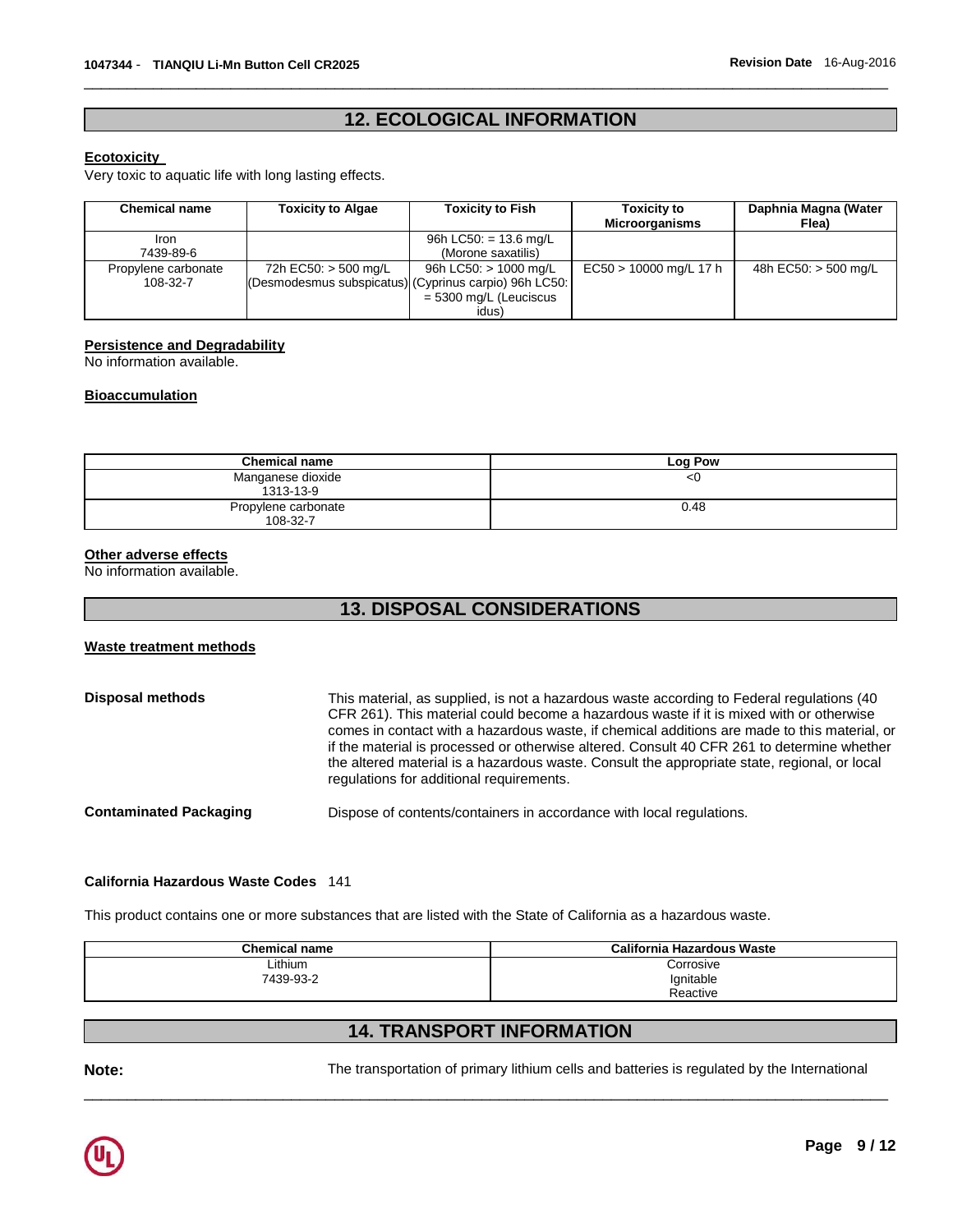|                                                  | Civil Aviation Organization, International Air Transport Association, International Maritime<br>Dangerous Goods Code and the US Department of Transportation. The batteries must<br>meet the following criteria for shipment: 1. Air shipments must meet the requirements<br>listed in Special Provision A45 of the International Air Transport Association Dangerous<br>Goods Regulations. 2. Meet the requirements for the US Department of Transportation<br>listed in 49 CFR 173.185. 3. The transport of primary lithium batteries is prohibited aboard<br>passenger aircraft. Refer to the Federal Register December 15, 2004 (Hazardous<br>Materials; Prohibited on the Transportation of Primary Lithium Batteries and Cells Aboard<br>Passenger Aircraft; Final Rule)<br>Lithium batteries shipped as "Lithium batteries", "Lithium batteries packed with equipment", |
|--------------------------------------------------|--------------------------------------------------------------------------------------------------------------------------------------------------------------------------------------------------------------------------------------------------------------------------------------------------------------------------------------------------------------------------------------------------------------------------------------------------------------------------------------------------------------------------------------------------------------------------------------------------------------------------------------------------------------------------------------------------------------------------------------------------------------------------------------------------------------------------------------------------------------------------------|
|                                                  | or "Lithium batteries contained in equipment" may not be classified as "Dangerous Goods"<br>when shipped in accordance with "special provision A45 of IATA-DGR" or "special provision"<br>188 of IMO-IMDG Code"                                                                                                                                                                                                                                                                                                                                                                                                                                                                                                                                                                                                                                                                |
| <b>DOT</b>                                       | <b>NOT REGULATED</b>                                                                                                                                                                                                                                                                                                                                                                                                                                                                                                                                                                                                                                                                                                                                                                                                                                                           |
| <b>Proper Shipping Name</b>                      | NON-REGULATED                                                                                                                                                                                                                                                                                                                                                                                                                                                                                                                                                                                                                                                                                                                                                                                                                                                                  |
| <b>Hazard Class</b>                              | N/A                                                                                                                                                                                                                                                                                                                                                                                                                                                                                                                                                                                                                                                                                                                                                                                                                                                                            |
| <b>Emergency Response Guide</b><br><b>Number</b> | 138                                                                                                                                                                                                                                                                                                                                                                                                                                                                                                                                                                                                                                                                                                                                                                                                                                                                            |
| <u>TDG </u>                                      | Not regulated                                                                                                                                                                                                                                                                                                                                                                                                                                                                                                                                                                                                                                                                                                                                                                                                                                                                  |
| MEX                                              | Not regulated                                                                                                                                                                                                                                                                                                                                                                                                                                                                                                                                                                                                                                                                                                                                                                                                                                                                  |
| <u>ICAO</u>                                      | Not regulated                                                                                                                                                                                                                                                                                                                                                                                                                                                                                                                                                                                                                                                                                                                                                                                                                                                                  |
| <u>IATA</u>                                      | Not regulated                                                                                                                                                                                                                                                                                                                                                                                                                                                                                                                                                                                                                                                                                                                                                                                                                                                                  |
| <b>Proper Shipping Name</b>                      | <b>NON REGULATED</b>                                                                                                                                                                                                                                                                                                                                                                                                                                                                                                                                                                                                                                                                                                                                                                                                                                                           |
| <b>Hazard Class</b>                              | N/A                                                                                                                                                                                                                                                                                                                                                                                                                                                                                                                                                                                                                                                                                                                                                                                                                                                                            |
| <b>IMDG/IMO</b>                                  | Not regulated                                                                                                                                                                                                                                                                                                                                                                                                                                                                                                                                                                                                                                                                                                                                                                                                                                                                  |
| <b>Proper Shipping Name</b>                      | NON-REGULATED PER SP 188                                                                                                                                                                                                                                                                                                                                                                                                                                                                                                                                                                                                                                                                                                                                                                                                                                                       |
| <b>Hazard Class</b>                              | N/A                                                                                                                                                                                                                                                                                                                                                                                                                                                                                                                                                                                                                                                                                                                                                                                                                                                                            |
| EmS-No.                                          | $F-A, S-I$                                                                                                                                                                                                                                                                                                                                                                                                                                                                                                                                                                                                                                                                                                                                                                                                                                                                     |
| RID                                              | Not regulated                                                                                                                                                                                                                                                                                                                                                                                                                                                                                                                                                                                                                                                                                                                                                                                                                                                                  |
| <b>ADR</b>                                       | Not regulated                                                                                                                                                                                                                                                                                                                                                                                                                                                                                                                                                                                                                                                                                                                                                                                                                                                                  |
| ADN                                              | Not regulated                                                                                                                                                                                                                                                                                                                                                                                                                                                                                                                                                                                                                                                                                                                                                                                                                                                                  |
|                                                  | <b>15. REGULATORY INFORMATION</b>                                                                                                                                                                                                                                                                                                                                                                                                                                                                                                                                                                                                                                                                                                                                                                                                                                              |

#### **International Inventories**

TSCA Complies<br>DSL All compo All components are listed either on the DSL or NDSL.

**TSCA** - United States Toxic Substances Control Act Section 8(b) Inventory **DSL/NDSL** - Canadian Domestic Substances List/Non-Domestic Substances List

#### **US Federal Regulations**

#### **SARA 313**

Section 313 of Title III of the Superfund Amendments and Reauthorization Act of 1986 (SARA). This product contains a chemical or chemicals which are subject to the reporting requirements of the Act and Title 40 of the Code of Federal Regulations, Part 372

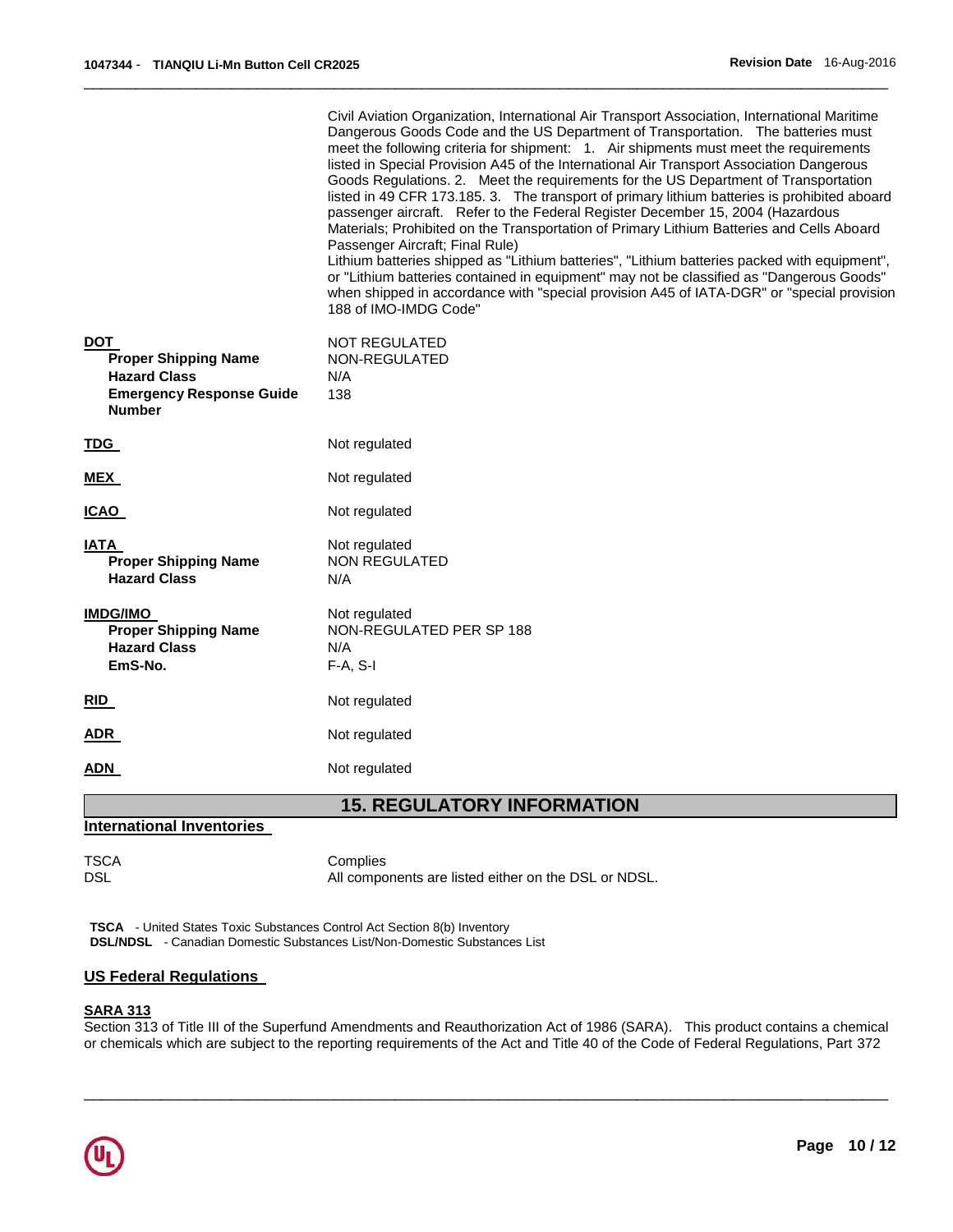| <b>Chemical name</b>                      | <b>CAS No</b> | Weight-%  | SARA 313 - Threshold<br>Values % |  |
|-------------------------------------------|---------------|-----------|----------------------------------|--|
| Manganese dioxide - 1313-13-9             | 1313-13-9     | $10 - 30$ | 1.0                              |  |
| Ethylene glycol dimethyl ether - 110-71-4 | 110-71-4      | $1 - 5$   | 1.0                              |  |
| <b>SARA 311/312 Hazard Categories</b>     |               |           |                                  |  |
| <b>Acute Health Hazard</b>                | No            |           |                                  |  |
| <b>Chronic Health Hazard</b>              | No            |           |                                  |  |
| <b>Fire Hazard</b>                        | <b>No</b>     |           |                                  |  |
| Sudden release of pressure hazard         | No            |           |                                  |  |
| <b>Reactive Hazard</b>                    | No            |           |                                  |  |

#### **CWA (Clean Water Act)**

This product does not contain any substances regulated as pollutants pursuant to the Clean Water Act (40 CFR 122.21 and 40 CFR 122.42)

#### **CERCLA**

.

This material, as supplied, does not contain any substances regulated as hazardous substances under the Comprehensive Environmental Response Compensation and Liability Act (CERCLA) (40 CFR 302) or the Superfund Amendments and Reauthorization Act (SARA) (40 CFR 355). There may be specific reporting requirements at the local, regional, or state level pertaining to releases of this material

#### **US State Regulations**

#### **California Proposition 65**

This product does not contain any Proposition 65 chemicals.

#### **U.S. State Right-to-Know Regulations**

| <b>Chemical name</b>                             | <b>New Jersey</b> | <b>Massachusetts</b> | Pennsylvania | <b>Rhode Island</b> | <b>Illinois</b> |
|--------------------------------------------------|-------------------|----------------------|--------------|---------------------|-----------------|
| Manganese dioxide<br>1313-13-9                   | ⌒                 |                      | ∧            |                     | ⋏               |
| Lithium<br>7439-93-2                             | ⋏                 |                      | ⋏            |                     |                 |
| Ethylene glycol dimethyl ether<br>$110 - 71 - 4$ |                   |                      |              |                     |                 |
| Graphite<br>7782-42-5                            |                   |                      | ⋏            |                     |                 |
| Polytetrafluoroethylene<br>9002-84-0             |                   |                      | Х            |                     |                 |

#### **International Regulations**

#### **Mexico**

#### **National occupational exposure limits**

| Chemical                  | <b>Status</b>     | Limits                                    |
|---------------------------|-------------------|-------------------------------------------|
| name                      | <b>Carcinogen</b> | Exposure                                  |
| dioxide<br>Manganese<br>. |                   | TWA= 0.2<br>Mexico<br>2 mg/m <sup>.</sup> |

*Mexico - Occupational Exposure Limits - Carcinogens* 

#### **Canada WHMIS Hazard Class** Non-controlled

### **16. OTHER INFORMATION**

| <b>NFPA</b> | <b>Health Hazards</b> | Flammability |  | <b>Instability</b> |  | <b>Physical and</b><br><b>Chemical Hazards -</b> |  |
|-------------|-----------------------|--------------|--|--------------------|--|--------------------------------------------------|--|
|-------------|-----------------------|--------------|--|--------------------|--|--------------------------------------------------|--|